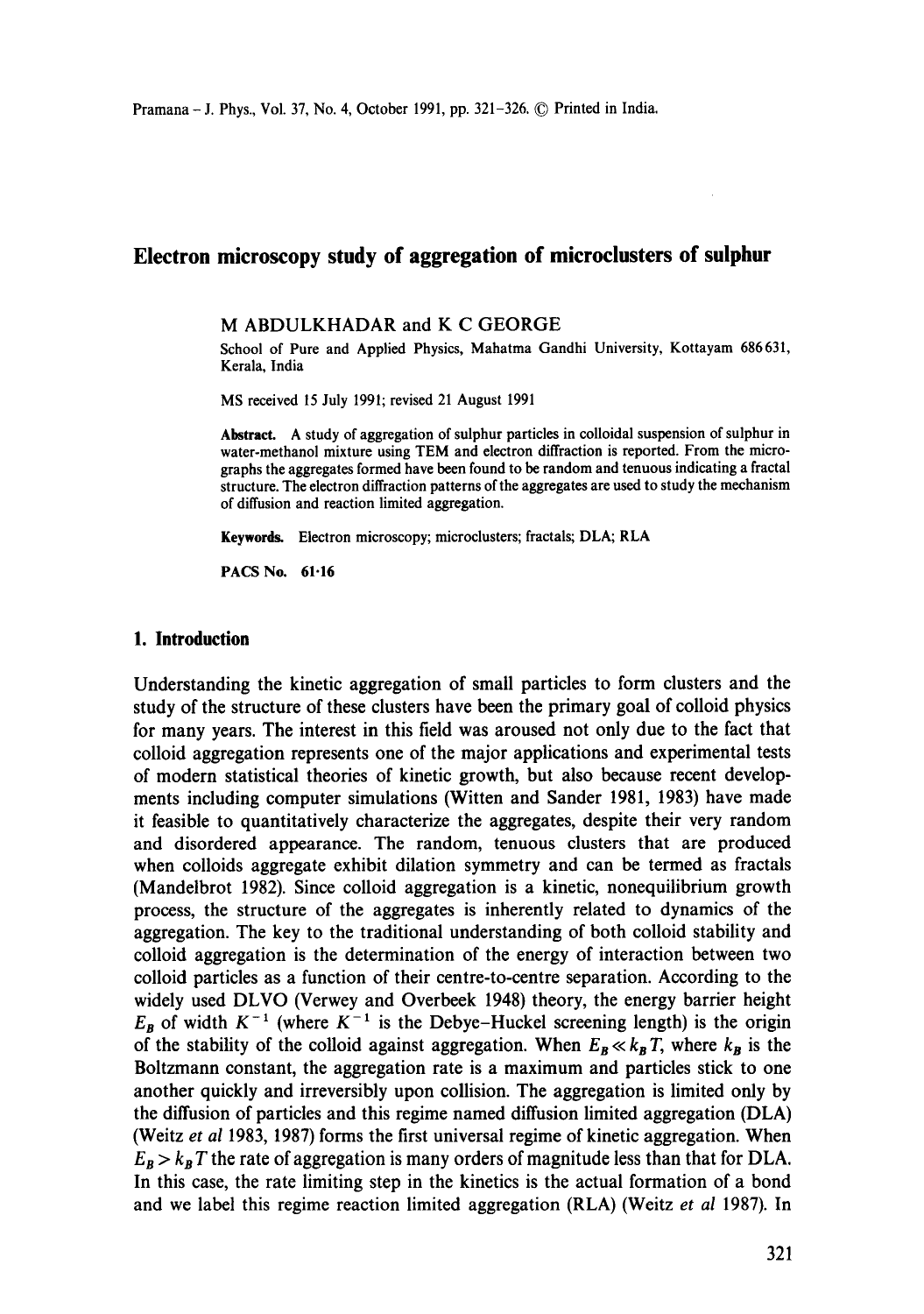the RLA regime, the structure of the clusters, as determined by their fractal dimensions, the aggregation dynamics and the cluster mass distribution all change dramatically from the DLA behaviour. Thus the two universal regimes appear to be sufficient to describe all the regimes of the homogeneous aggregation of a large number of colloidal systems. Despite the abundant theoretical results available on the kinetics of aggregation, experimental work that can test the validity of modern theories has been rather sparse. Forrest and Witten (1979) have analyzed aggregates of metallic smoke particles and Wietz and Oliveria (1984) investigated aggregates of uniform aqueous colloids of gold by TEM. Schaefer and Martin (1984) have reported TEM analysis of silica particles. The structures formed in these cases were highly ramified exhibiting a scale invariance and are well described as fractals (Forrest and Witten 1979; Weitz and Oliveria 1984; Schaefer and Martin 1984; Voss *et al* 1984; Hurd 1987). Analysis of aggregates using TEM has the disadvantage that the clusters have to be removed from the liquid phase and dried, a process that may distort the structure and that the TEM image is a two-dimensional projection of the three-dimensional cluster. Nevertheless TEM imaging is the most direct and convenient method to actually see and analyse the structure of aggregates and it has been shown (Weitz 1987) that the fractal dimension obtained by TEM analysis corresponds to that of the duster in solution.

The authors report here a study of aggregation of aqueous colloidal suspensions of sulphur particles by TEM and electron diffraction. The aggregates formed have been found to be random, tenuous and could be termed as fractals. The electron diffraction patterns of the aggregates are found to be spotty, indicating that the aggregating particles are crystalline (Grundy and Jones 1976). The electron diffraction photographs have been used to study the mechanism of aggregation.

### **2. Experimental**

Sulphur hydrosol used in this work was prepared by quickly adding measured quantity of a saturated solution of flours of sulphur in methanol at constant temperature into doubly distilled water (Weiser 1949). Hydrosols of two different concentrations (ratio of sulphur solution to distilled water 1:2 and 1:4) were used for the present study. A drop of freshly prepared sulphur sol was placed on the TEM grid and the liquid phase was allowed to evaporate. The structure of the sulphur clusters was examined using a PHILIPS 301 TEM. By examining the full area of the TEM grid, clusters of widely varying degree of aggregation could be found and photographed. The same microscope but now in the electron diffraction mode was used for the determination of crystallinity of the sulphur particles and selected area electron diffraction photographs were taken. The samples were allowed to age at constant temperature for 24 hours and these were also subjected to TEM and electron diffraction studies to determine the effect of aging on the extent of aggregation of the particles. Electron micrographs of fresh (figures 1 and 3) and aged (figures 3 and 4) samples are reported to show the structure of the aggregates. Figures 5, 7 and 6, 8 are the electron diffraction photographs of aggregates of fresh and aged samples respectively.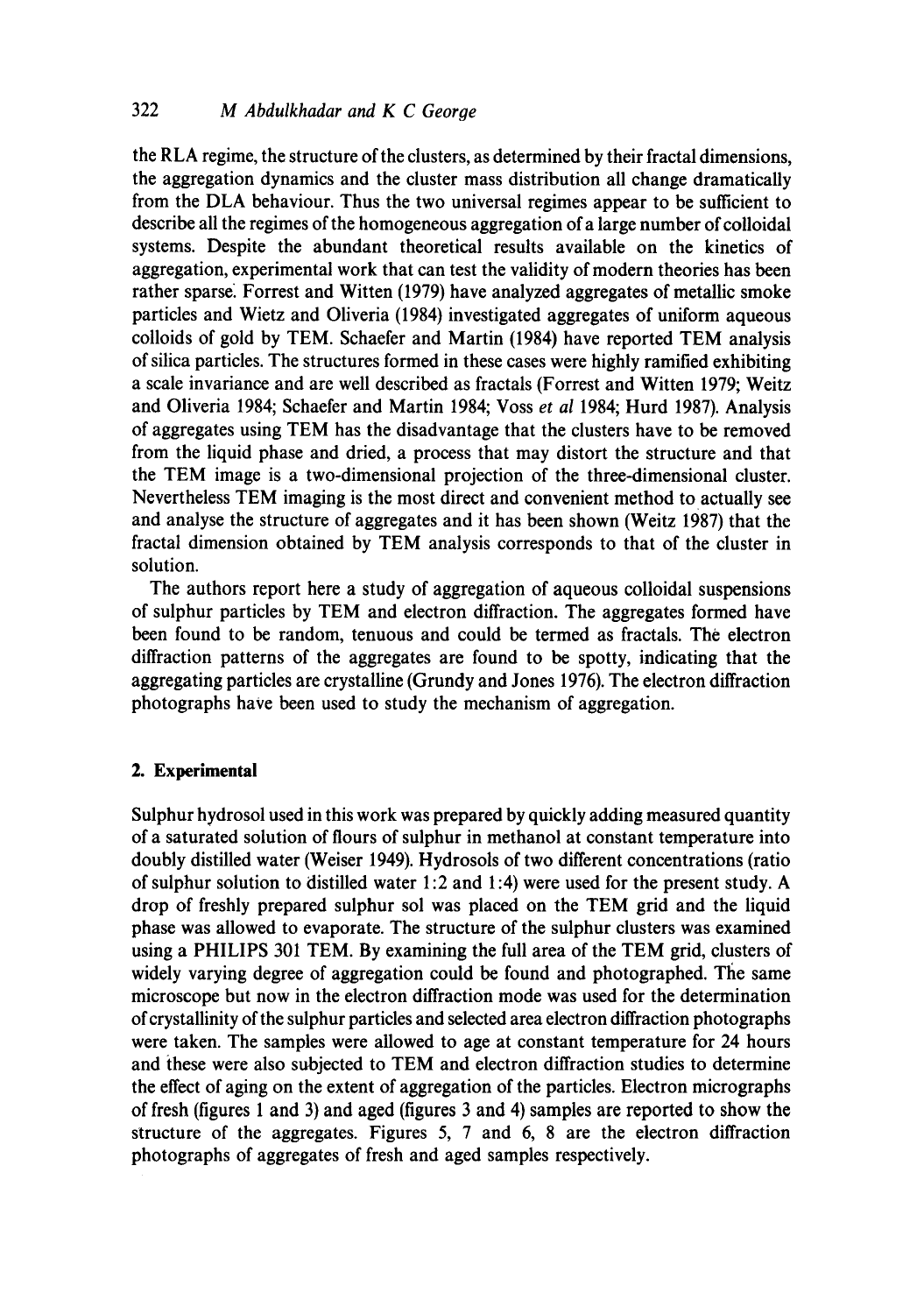





Figure 3. **Figure 4.** 

Figure 1-4. Electron micrographs of aggregates of sulphur: 1. Fresh sample (con. 1:4); 2. fresh sample (con. 1:2); 3. Aged sample (con. 1:4); 4. Aged sample (con. 1:2).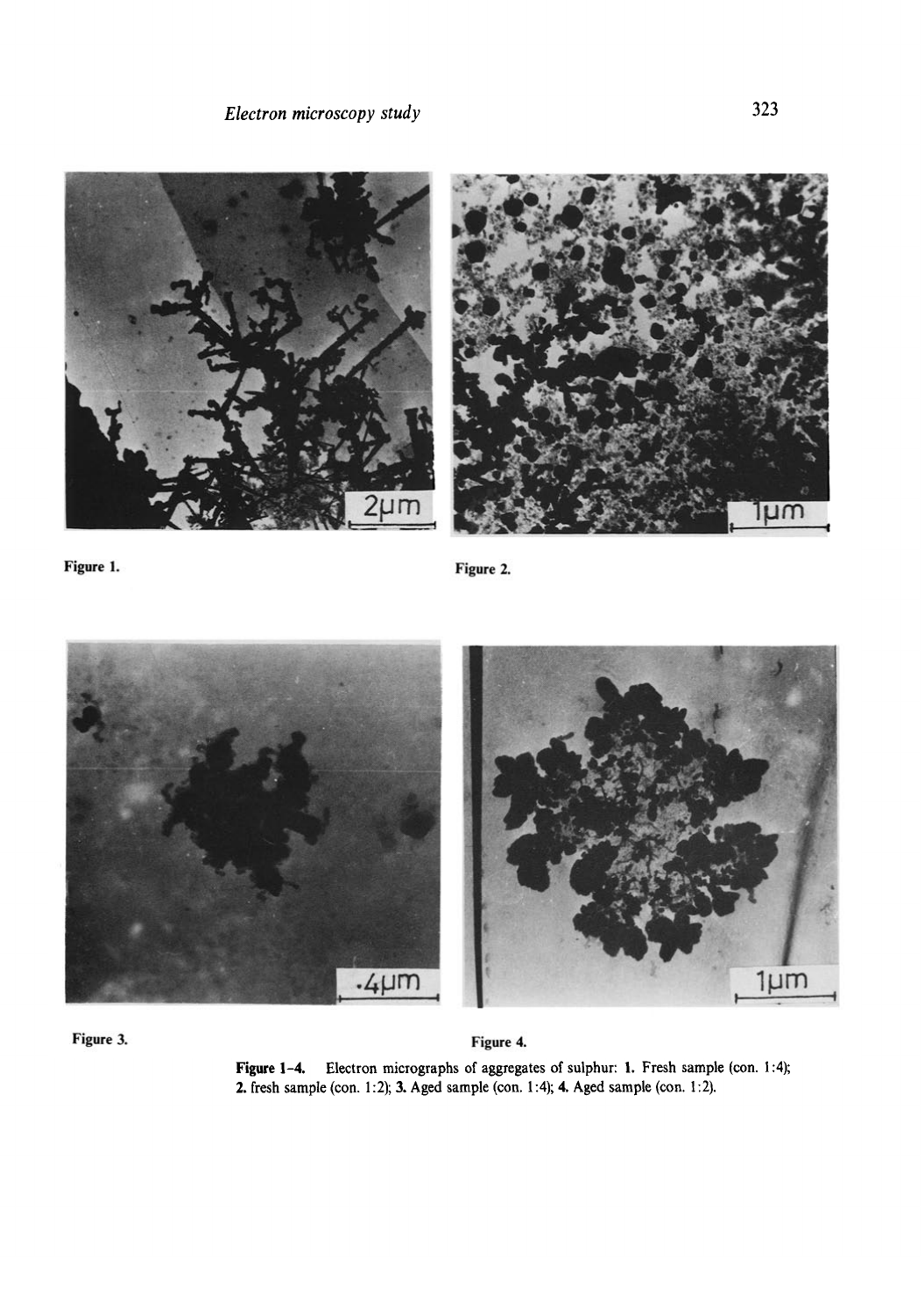

Figure 5. Figure 5.



**Figures** 5-8. Electron diffraction photographs of aggregates of sulphur: 5. Fresh sample (con. 1:4); 6. Aged sample (con. 1:4); 7. Fresh sample (con. 1:2); 8. Aged sample (con. 1:2).

# **3. Discussion**

The random, tenous clusters that are produced when colloids aggregate can be quantitatively characterized as DLA or RLA despite their very disordered appearance. It has been shown that the aggregates produced through the reaction-limited and diffusion-limited process show dilation symmetry and can be termed as fractals (Weitz *et al* 1987). The random aggregates of sulphur particles produced in fresh as well as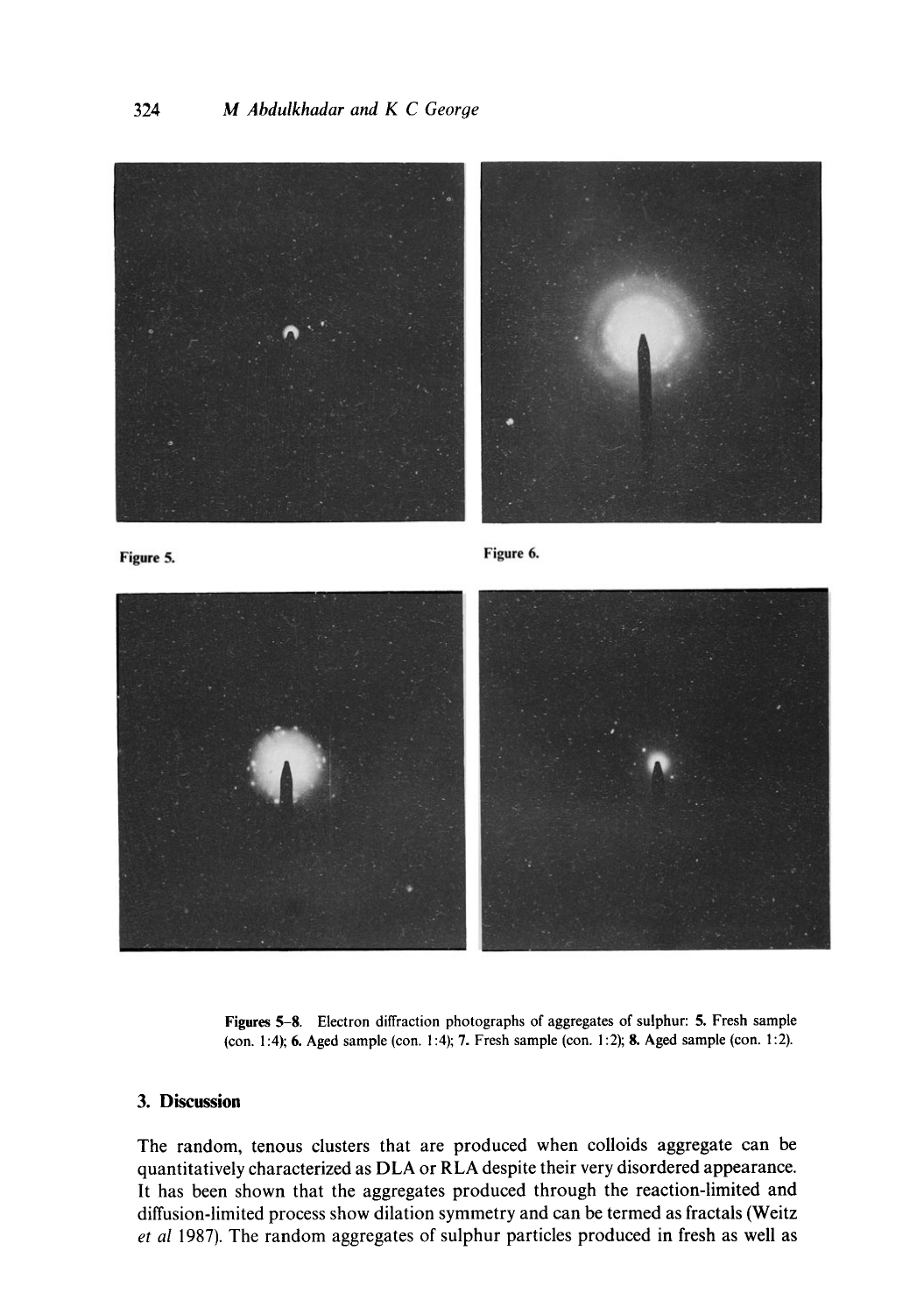aged samples in the present study must also be self-similar and could be termed fractals since aggregation has been amply shown to be describable by DLA and RLA regimes (Weitz *et al* 1987).

Theoretical and experimental studies reported in the literature indicate that the clusters themselves may diffuse via Brownian motion and growth occurs when two clusters aggregate. These cluster-cluster aggregation models (Weitz *et al* 1987) are the better representation of the actual experimental situation than the attachment of particles one by one on a growing aggregate. Also in the RLA regime in which the bond formation is the rate limiting step, this model may even lead to chemical reaction upon aggregation. Each tiny cluster getting added to a growing cluster, made up of crystalline particles and the crystalline nature of the particles forming a tiny cluster may not hamper the formation of aggregates exhibiting fractal structure. The TEM micrographs (figures 1, 2, 3 and 4) show irregularly shaped, ramified structures for fresh and aged samples of sulphur sol. The structure of aggregates of sulphur observed in fresh samples should be more open and must fall in the DLA regime while structure of aggregates of aged samples should be more dense and should fall in the RLA regime. The electron diffraction photographs of the structures formed in fresh samples of low concentrations show (figure 5) limited number of spots indicating only thin packing of crystalline particles, thereby indicating a role of DLA. Electron diffraction photographs for aged samples (figure 7) of low concentrations show much larger number of spots (almost rings) indicating close packing of crystalline particles. This indicates that aggregates formed in aged samples of low concentration must be more dense and must be formed through RLA mechanism. At high concentrations (1:2) open structures are formed initially by DLA (figure 6) and structures formed after 24 hours indicate an extreme case of close packing of particles, resulting in the formation of a polycrystalline mass with a limited number of crystallites. This is evident from the very limited number of diffraction spots (figure 8).

### **4. Conclusion**

The process of aggregation of sulphur clusters was analyzed by electron diffraction for different concentrations. The aggregates formed exhibits a fractal behaviour. The aggregation produced in fresh samples were due to DLA while in aged samples it may be due to RLA.

#### **Acknowledgement**

We are thankful to Materials Research Centre, Indian Institute of Science, Bangalore for providing electron microscope facilities.

#### **References**

Forrest S R and Witten T A 1979 *J. Phys.* A12 109

Grundy P J **and Jones** G A 1976 *Electron microscopy in the study of materials* (eds) Bryan R **Coles and**  Edward Arnold, (London: Edward Arnold)